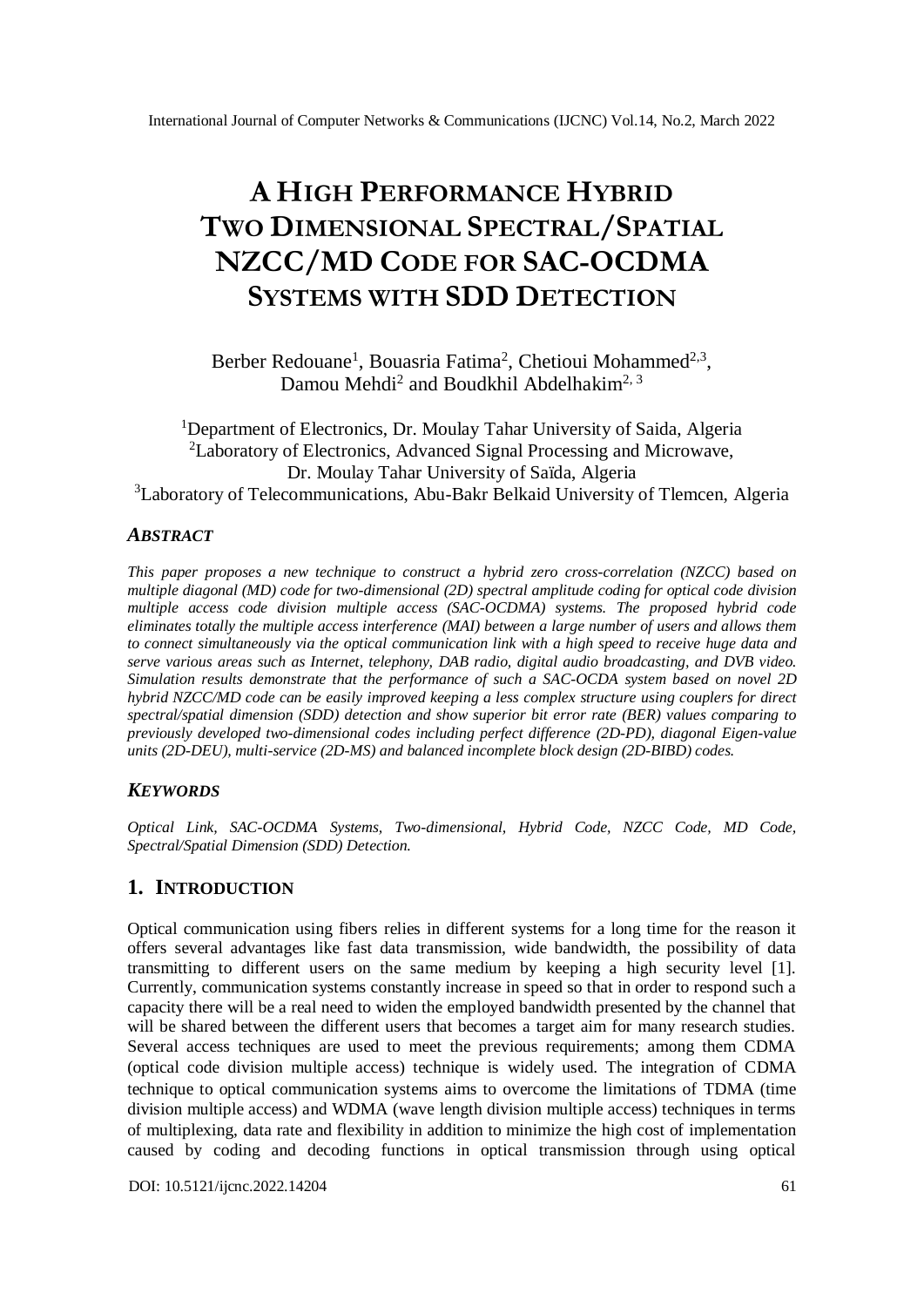components from which it is proposed the nomination of all-optical CDMA, namely, OCDMA (optical code division multiple access) systems [2-3]. So far, OCDMA systems have been classified in terms of optical signals' superposition and divided into two main types: coherent and incoherent. Incoherent systems that in general use unipolar codes and their performances depend on the way of manipulating the optical signal amplitude. SAC-OCDMA (spectral amplitude coding for optical code division multiple access) technique is the most promising one for such type of systems [4].

Previously, 1D codes showed a limited performance for OCDMA systems in terms of cardinality and interferences causing restricted bandwidths. Efficient ways to overcome weakness in onedimensional OCDMA systems consist to use a two-dimensional code structure. Many 2D codes have been developed to enhance the system's cardinality and remove multiple access interference and phase-induced intensity noise (PIIN) attenuation. 2D spectral/temporal (W/T), spectral/spatial (W/S) and temporal/spatial (T/S) codes allow to effectively exploit the channel's bandwidth with high performance by increasing the number of users that are simultaneously connected [5]. However, 2D W/T and W/S coding techniques can allow a high transmission capacity and flexibility compared to 2D time/ space (T/S) coding [6]. Accordingly, 2D codes can be divided into two main categories made by either converting a 1D code sequence to a 2D code sequence or developing a hybrid code sequence from a specific code sequence crossed to another code sequence that consequently allows to increase the system's cardinality as well as improve its correlation properties [7,8]. From literature, Najjar et al. [9] have been presented the way of constructing a 2D diagonal Eigen value unit (DEU) code using a W/S coding technique with minimal cross-correlation. They observed that the cardinality is increased comparing to the 1D DEU code that exist previously. In addition, Kadhim et al. [10] have been developed a 2D multi diagonal (MD) from 1D MD code using ZCC properties. Abdallah et al. [11] have been proposed a 2D modified double-weight code (MDW) based on 1D MDW using W/S coding technique.

In this regard, this paper presents an efficient hybrid 2D spectral/spatial NZCC/MD code for SAC-OCDMA systems based on SDD detection. The system based on the hybrid code is characterized by a low structure complexity, a total MAI cancellation, and a high broadband performance for a large number of simultaneous users in comparison to previous twodimensional codes such as perfect difference (2D-PD), diagonal Eigen-value units (2D-DEU),multi-service (2DMS) and balanced incomplete block design (2D-BIBD) codes. The proposed code can be integrated within next generations of passive-active networking systems [12-13] to share several services between connected clients. The paper is divided into five sections starting by describing the 1D and 2D-ZCC/MD code construction technique in Section 1 and 2, presenting the transceiver structure in Section 3, analyzing the system performance in Section 4 to end by evaluating the code yield in Section 5.

# **2. 1D CODE CONSTRUCTION**

Figure 1 presents a fourth order coupled A new form of ZCC codes named NZCC that has been introduced by [14-15] and allows to reduce the code length compared to the existing ZCC codes offering the advantage of a simple construction procedure, good flexibility in choosing the weight and number of users that makes the encoder and decoder structures more simplified. The main technique facilitates the construction of this code that is illustrated as follows:

 Starting by the creation of a non diagonal matrix with (KxK) dimension concatenated by one or more diagonal matrices (according to the weight of the code W) the number of diagonal matrices added is (W-1) matrices (which summarize a number (W-1) of concatenation iterations of square diagonal matrices of dimension (KxK)).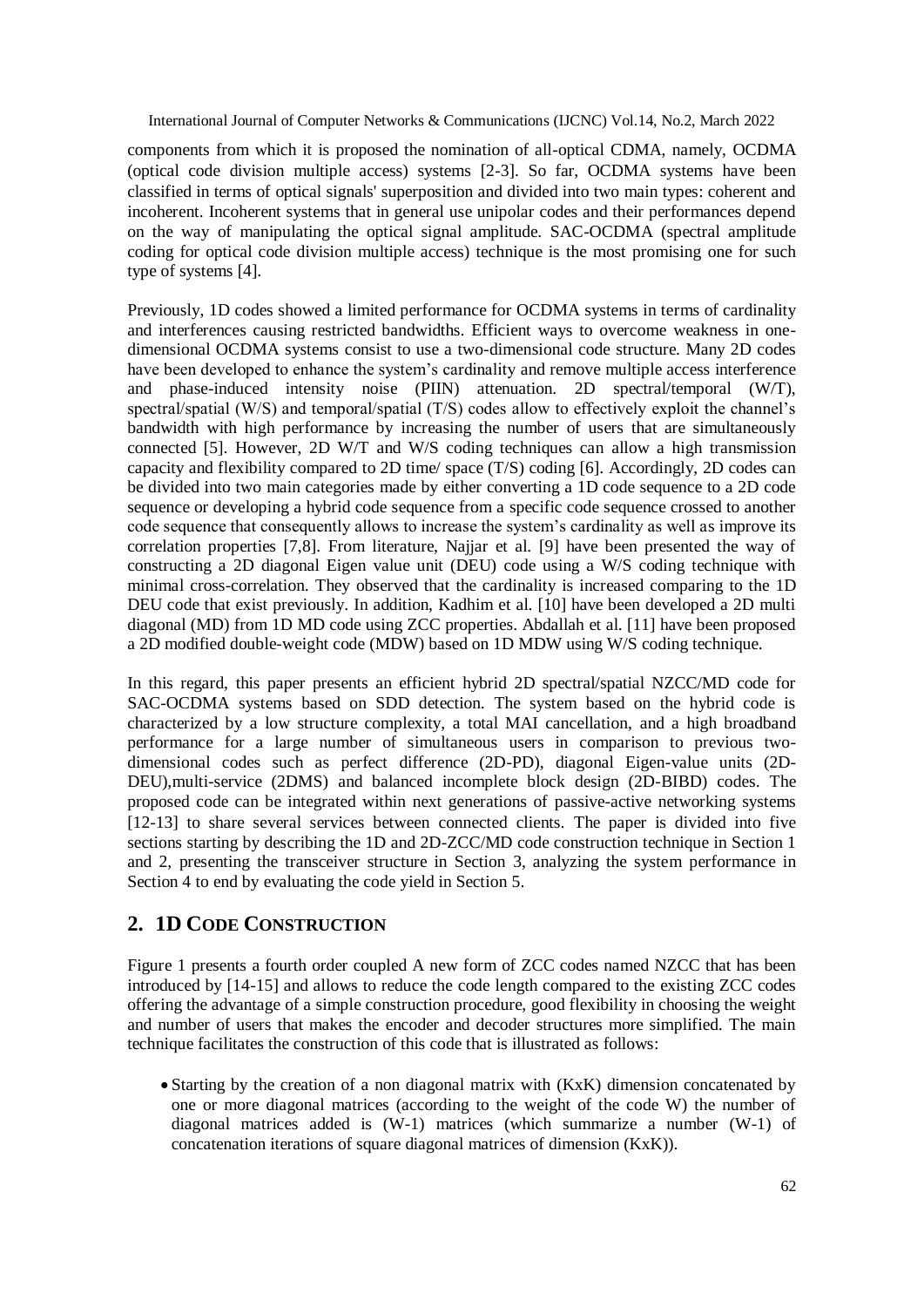

Figure 1. NZCC code matrix construction

 Ending by two displacements: The first move the last column of the total matrix to the beginning before the non diagonal matrix, then move the first column of the first diagonal matrix towards the end of the total matrix (instead of column moved previously) as shown in Figure 1.

A matrix with (KxL) dimension is created, where L is the length of the code equals to KxW, where K is the number of users and W is the weight of the code. The basic NZCC code is a non diagonal matrix of a weight equals to 1.

# **3. 2D CODE CONSTRUCTION**

The 2D ZCC/MD code is a hybrid code constructed on the basis of combining 1D NZCC code to a 1D MD code for SAC-OCDMA systems. It presents a spectral/spatial coding type for which the NZCC code is used for spectral spreading and the MD code is used for spatial spreading. The (W/S) coding provides a connection between the optical fibers and the couplers with a shape of a star. This hybrid coding suggests for the same code length (NZCC) that the number of users simultaneously connected is proportional to the length of the spatial code [16]. To understand the manner of constructing the NZCC/MD code, the following example is described taking into account a NZCC code with (K = 2, W = 2, L<sub>w</sub> = 4) and MD code with (users N = 2, weight Ws = 1, length  $\text{Ls} = 2$ :

$$
NZCC = \begin{bmatrix} 0011 \\ 1100 \end{bmatrix} \quad MD = \begin{bmatrix} 1 & 0 \\ 0 & 1 \end{bmatrix} \tag{1}
$$

The construction of 2D NZCC/MD code on W/S system is presented by the following table: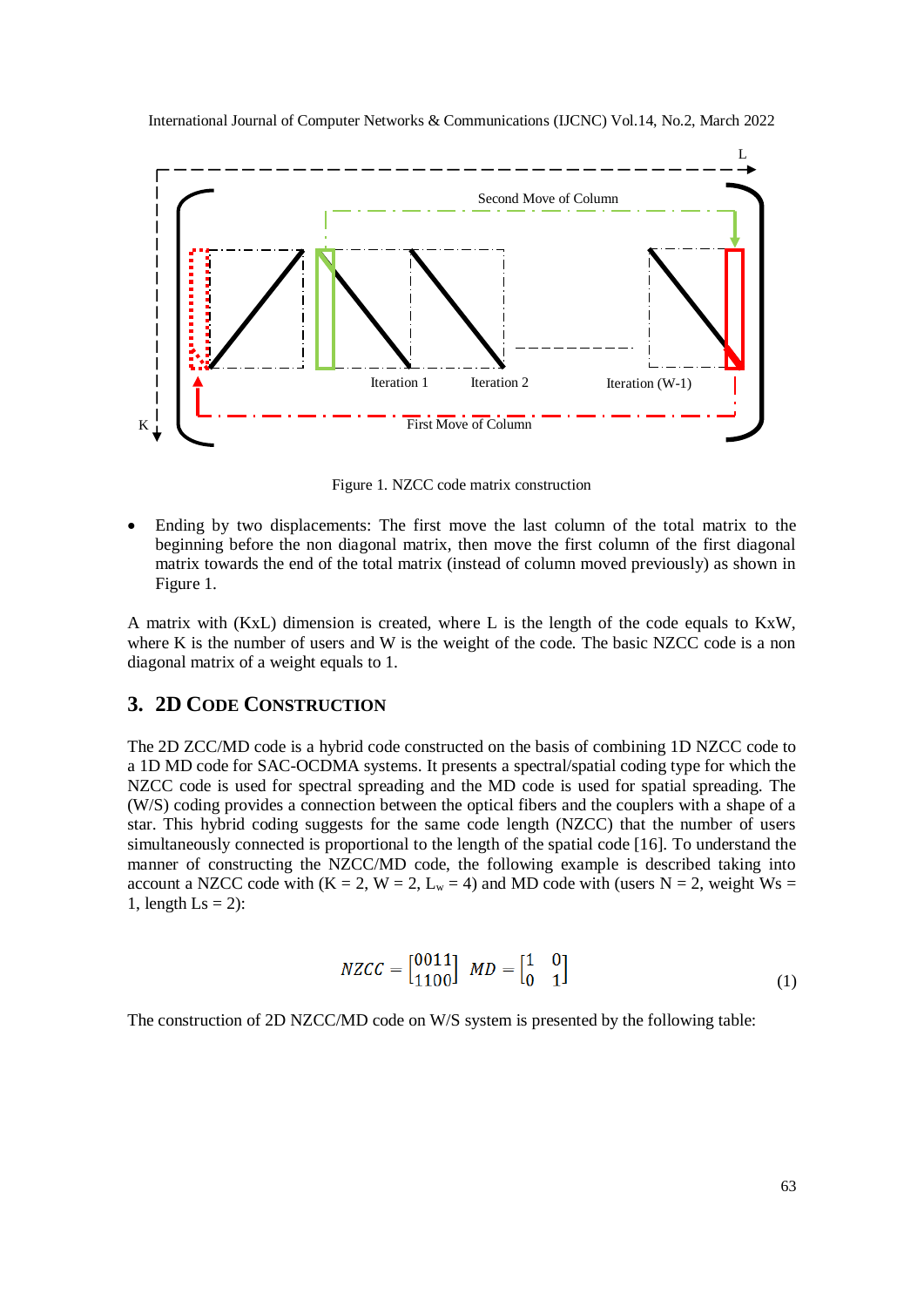International Journal of Computer Networks & Communications (IJCNC) Vol.14, No.2, March 2022

Table 1. 2D NZCC/MD matrix construction

|                 | User 1                         | User 2                    |            |
|-----------------|--------------------------------|---------------------------|------------|
| $S\backslash W$ |                                |                           |            |
|                 | $0 \theta \lambda_4 \lambda_5$ | $\lambda_1 \lambda_2 0 0$ |            |
|                 | $0\ 0\ \lambda_4\ \lambda_5$   | $\lambda_1 \lambda_2 0 0$ | Coupleur 1 |
| $\theta$        | $0\ 000$                       | $0\ 000$                  |            |
| $\theta$        | 0 0 0 0                        | 0 000                     |            |
|                 | $0 \theta \lambda_4 \lambda_5$ | $\lambda_1 \lambda_2 0 0$ | Coupleur 2 |



Figure 2. 2D SAC-OCDMA system with direct detection

Note that only non-zero code sequences with power are connected to the couplers. The properties of autocorrelation and cross-correlation of the 2D NZCC/MD code can be written as follows:

$$
\sum_{i=1}^{L} C_f(i) C_x(i) = \begin{cases} W.Ws \text{ if } f \in \text{qualt } ox \\ 0 \text{ if } note \end{cases}
$$
 (2)

According to [17], the use of power combine at the coupler output leads to the presence of a PIIN noise that is why each coupler output must simply connect to a single photodetector via a fiber. The 2D W/S system diagram is illustrated by Figure 3: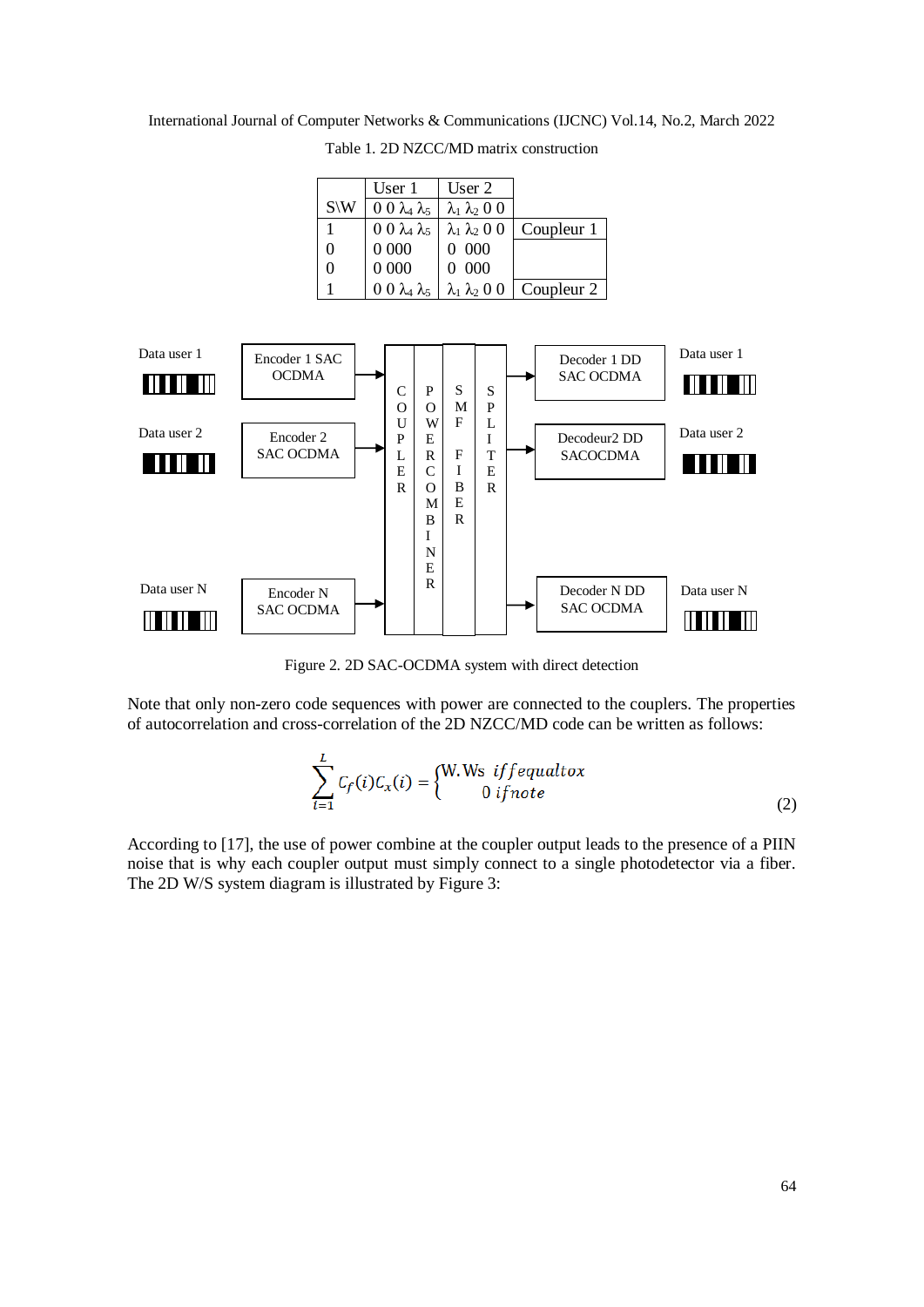International Journal of Computer Networks & Communications (IJCNC) Vol.14, No.2, March 2022



Figure 3. 2D SAC-OCDMA system with direct detection without power combine and splitter

For K users, the optical power of a LED is divided by a demultiplexer (WDMUX) in L wavelengths spaced BP/L nm. With BP is the system bandwidth and L is the length of the NZCC code. The wavelengths are multiplexed (MUX) dependent on the NZCC code sequence from which each multiplexer receives W different wavelengths, or W is the weight of the NZCC code.

The multiplexer output is sent to the optical input of the modulator MZ. The other input of the latter is connected to the PRBS and NRZ pulse generator. The weight W1 of the spatial MD code defines the number of used couplers. The inputs of these couplers receive the SAC-OCDMA signals previously coded by the NZCC code respecting the 2D NZCC/MD code matrix. The null sequence of the MD code will be ignored and not connected to the coupler. The output signals of the couplers are emitted in optical fibers. In order to reduce the number of optical fibers, couplers of N inputs, single (Nx1) output are used. This makes possible to reduce the system size and construction cost [18].

The method difficulty lies in the Nx1 coupler which presents an important element for constructing the 2D W/S system. So that, in order to increase the system capacity and exploit the bandwidth in maximum, each coupler provides a specific task and can serve many users. The number of possible users is a function of the number of N inputs of the coupler to provide a greater cardinality for the system keeping the system structure as reduced as possible. The number of couplers is also a function of the customer rate in a way the more number of couplers is higher the more system shares a lot of services with high rates.

At the reception side, the optical power received from each coupler (via the fiber) is injected into detection chains made up of optical filters whose cut-off frequency depends on the wavelength (code) to be detected. Converted electrical signal using photodetectors are processed after by electrical low pass filters that are placed in series to the photodetectors. The configuration of the NZCC/MD encoder and decoder is illustrated in Figure 4 for K simulated users. The system allows transmitting a lot of multimedia data for each user (such as IPTV, RoF, and other data). Each spectral code is divided into blocks of N branches (depending on the number of data to be sent), each branch is connected to the input optics of an MZ modulator, and each type of data is sent to the electrical input of the MZ of each branch.

The number of branches is equivalent to the number of couplers used for spatial coding (See diagram in Figure 4a) each coupler receives a single signal from one branch among the N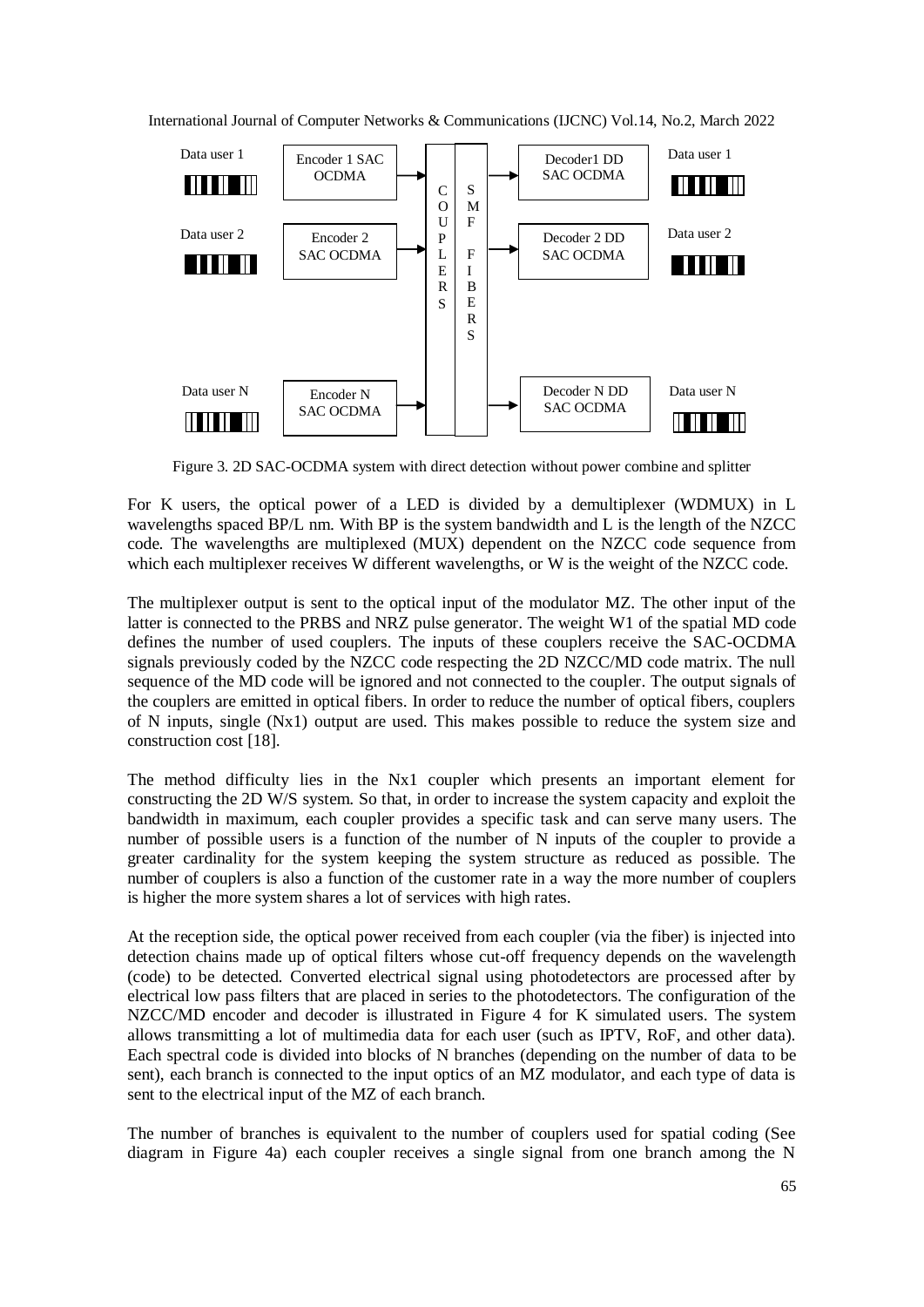branches of a single block for a single spectral code (a user). The end of each fiber is connected to a direct detection block consisting of a splitter and N set of optical filters, photodetectors, and electrical low-pass filters. Figure 4b illustrates the receiver structure with the detection blocks. The identification of users and user data at the output of each coupler relates to the following formula:

• Case of N branch by block :

$$
cp_{l} = \sum_{i=1}^{K} U_{i}^{l} = \sum_{i=1}^{K} d_{l+(i-1)N}
$$
\n(3)

• Case one branch by block :

$$
cp_{1} = \sum_{i=1}^{K/N} d_{1+(i-1)N}
$$
\n(4)

For a code K = 6 users (6 sequence of NZCC code of length = 6),  $N = 3$  (the number of lines of MD code).

- Case 1: only one branch per block (one spectral code per branch)
	- o Output coupler  $1 = 2^{p_1} = \sum_{i=1}^{2} d_{1+(i-1)3} = d_1 + d_{4} = 11+104$  (5)
	- o Output coupler  $2 = \sum_{i=1}^{2} d_{1+(i-1)3} = d_2 + d_5 = U2 + U5$  (6)
	- o Output coupler  $3 \Rightarrow$   $cp_3 = \sum_{i=1}^{2} d_{1+(i-1)3} = d_3 + d_6 = \sum_{i=1}^{3} (7)$  (7)
- Case 2 : a block contains N branch :
	- Output coupler  $1 = \sum_{i=1}^{6} d_{1+(i-1)3} = d_1 + d_4 + d_7 + d_{10} + d_{13} + d_{16}$  (8)
	- o Output coupler  $2 = \sum_{i=1}^{6} d_{1+(i-1)3} = d_2 + d_5 + d_8 + d_{11} + d_{14} + d_{17}$  (9)
	- o Output coupler  $3 = \sum_{i=1}^{6} d_{1+(i-1)3} = d_3 + d_6 + d_9 + d_{12} + d_{15} + d_{18}$  (10)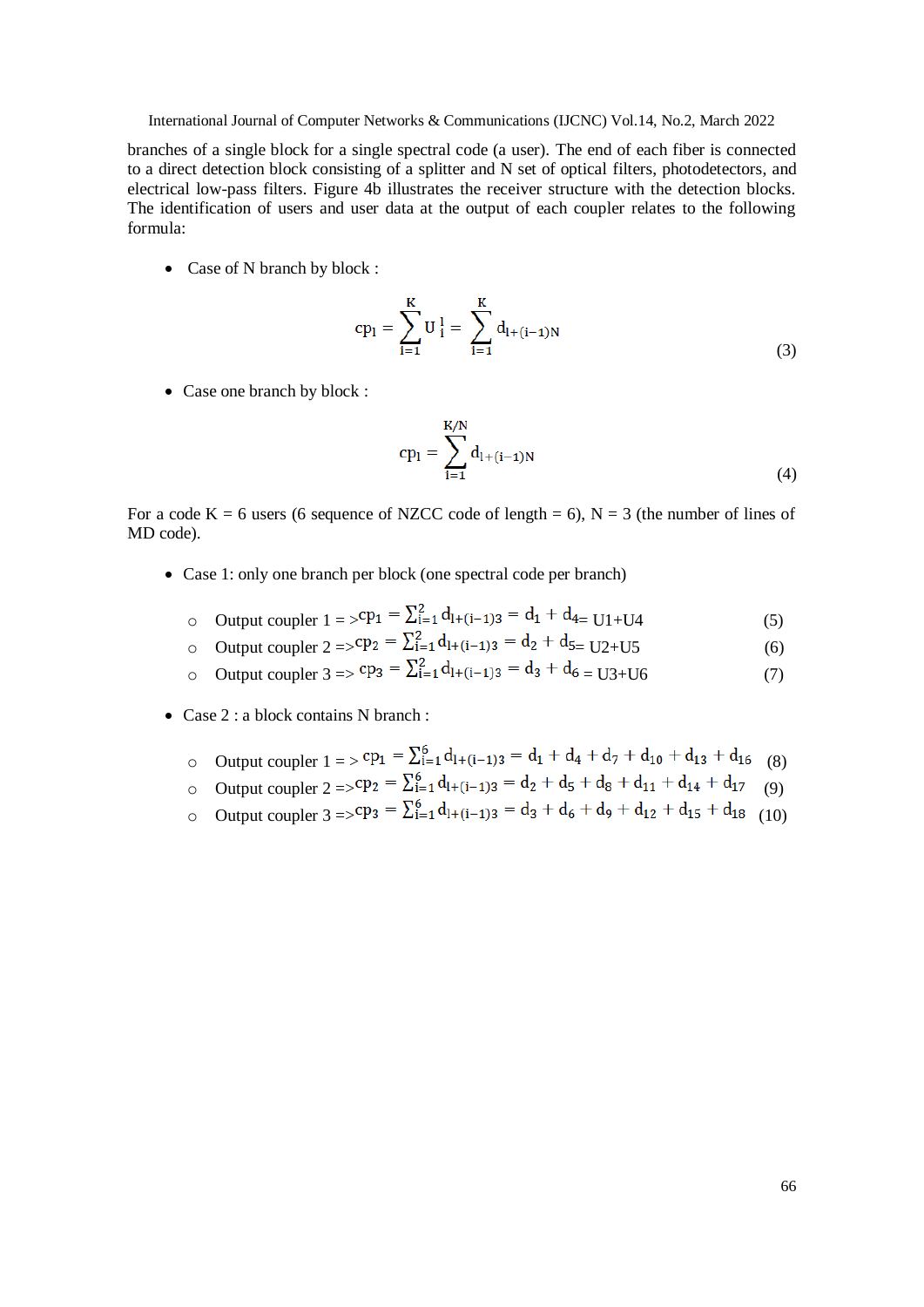



Figure 4.a. Transmitter diagram for a 2D SAC-OCDMA system with N couplers



Figure 4.b. Receptor diagram for a 2D SAC-OCDMA system with N couplers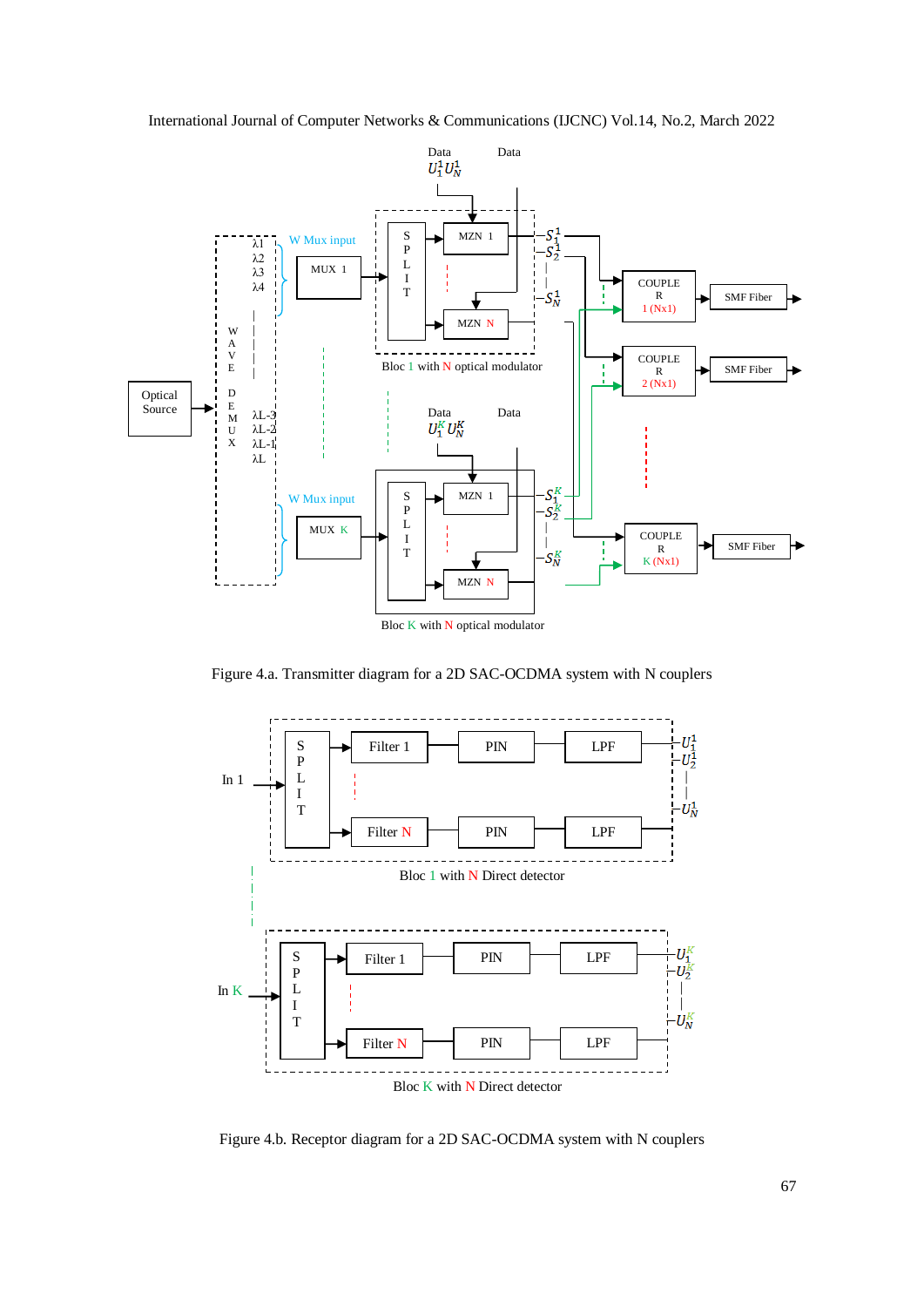## **4. 2D NZCC/MD CODE PERFORMANCE**

NZCC codes and MD codes allow the elimination of PIIN noise and overlap between different users (the MAI effect is ignored and only the shot noise and the thermal noise in the photodetector (PD) is envisaged) [19-20]. The Gaussian approximation is applied to the BER calculation. The total variation of the current photo noise is presented according to the equation:

$$
\langle I_{\rm tot}^2 \rangle = \langle I_{\rm sh}^2 \rangle + \langle I_{\rm th}^2 \rangle \tag{11}
$$

Where  $\langle I_{\text{tot}}^2 \rangle$  is the total noise power;  $\langle I_{\text{sh}}^2 \rangle$  is the variance of the shot noise and  $\langle I_{\text{th}}^2 \rangle$  is the thermal noise. According to the detection process on the photodetector:

$$
\langle I_{\rm th}^2 \rangle = \frac{4K_{\rm B}T_{\rm n}B}{R_{\rm L}}\tag{12}
$$

$$
\langle I_{\text{sh}}^2 \rangle = 2 \text{eBI} \tag{13}
$$

$$
\langle I_{\rm sh}^2 \rangle = 2eB \left[ \mathcal{R} \int_0^{+\infty} G(v) dv \right]
$$
 (14)

#### Where  $R$  is the response of the photodetector

For the optical signals received from the sixth coupler, the DSP is expressed by:

$$
\int_0^{+\infty} r_x(v) dv = \frac{P_{sr}}{\Delta v} \left[ \sum_{f=1}^K d_{(x-1)N+f} \sum_{i=1}^L C_f(i) \left\{ u \left[ \frac{\Delta v}{L} \right] \right\} dv \right]
$$
(15)

$$
\int_0^{+\infty} G(v) dv = \int_0^{+\infty} r_x(v) dv \sum_{i=1}^L C_x(i) dv
$$
\n(16)

From where:

$$
\langle I_{\rm sh}^2 \rangle = \frac{2eBRP_{\rm sr}}{L} \left[ \sum_{f=1}^K d_{(x-1)N+f} \sum_{i=1}^L C_f(i) C_x(i) \, dv \right] \tag{17}
$$

N is the line number of the MD code matrix. When all users transmit bits '1' and for a system with direct optical detection, the NZCC code property is written as:

$$
\sum_{i=1}^{L} C_f(i) C_x(i) = \begin{cases} W_2 \text{when } f = x \\ 0 \text{ else} \end{cases}
$$
 (18)

That  $C_x(i)$  is the ith element of the xth NZCC code sequence, and  $W_2$  is the weight of the hybrid matrix of the 2d NZCC / MD code.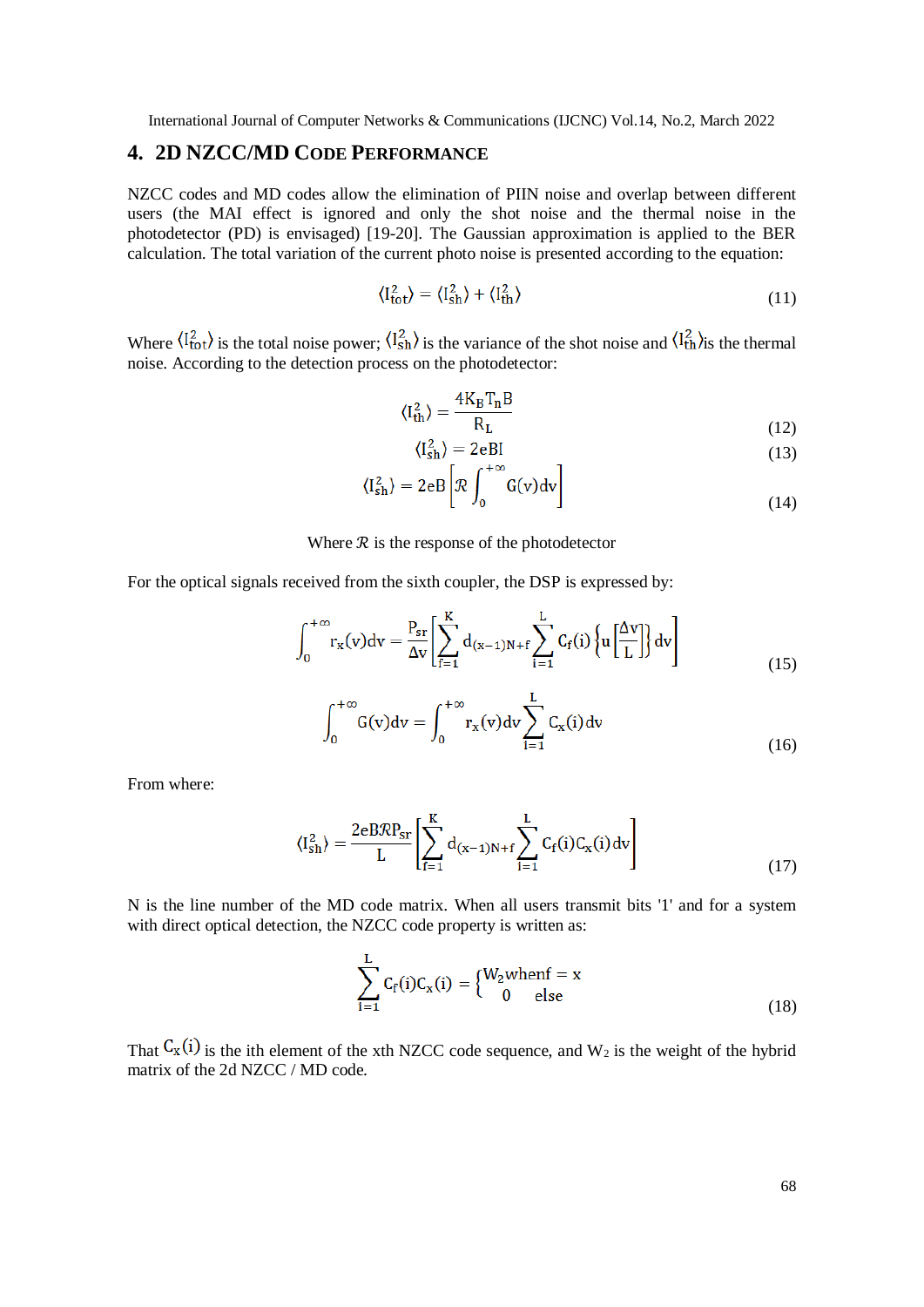$$
\langle I_{\rm sh}^2 \rangle = \frac{2eBRP_{\rm sr}}{L} \left[ \sum_{f=1}^{K} d_{(x-1)N+1} 0 + d_{(x-1)N+2} 0 + \cdots \right]
$$
  
 
$$
\cdots + d_{(x-1)N+1} w + \cdots + d_{(x-1)N+K} 0 \right]
$$
(19)

From where:

$$
\langle I_{\rm sh}^2 \rangle = \frac{2eBRP_{\rm sr}}{L} \text{ w} \tag{20}
$$

Overall, the system has a capacity of  $K_{2d}$  user number  $(K_{2d} = K * N)$  and a code length  $L_{2d} = L =$ W  $*$  K, hence the previous equation:

$$
\langle I_{\rm sh}^2 \rangle = \frac{2 \text{eBR} \, N \, P_{\rm sr}}{K_{2d}} \tag{21}
$$

The total noise power at the output of the photodetector is presented as follows:

$$
\langle I_{\text{tot}}^2 \rangle = \frac{2eBR \, N \, P_{\text{sr}}}{K_{2\text{d}}} + \frac{4K_B T_n B}{R_L} \tag{22}
$$

Where:

- $\bullet$  P<sub>sr</sub> is the effective power of a broadband source at the receiver.
- e is the electronic load, B is the equivalent electrical receiver bandwidth in [Hz].
- $\bullet$  K<sub>B</sub> is Boltzmann's constant.
- $\bullet$  T<sub>n</sub> the absolute temperature of the receiver.
- $R_L$  is the load resistance of the receiver.
- K and N are respectively the number of lines of the spectral and spatial codes.

Using the properties of the NZCC code is necessary to obtain a pure photo-current after a direct detection process, the photo-current expression becomes then:

$$
I = \frac{N \, \mathcal{R}P_{sr}}{K_{2d}} \tag{23}
$$

The signal to noise (SNR) becomes:

$$
SNR = \frac{I^2}{\langle I_{\text{tot}}^2 \rangle} = \frac{\left(\frac{N \, \mathcal{R}P_{\text{sr}}}{K_{2d}}\right)^2}{\frac{2 \text{e } B \, N \, \mathcal{R}P_{\text{sr}}}{K_{2d}} + \frac{4K_B T_n B}{R_L}}
$$
(24)

From the SNR, the useof the Gaussian approximation makes the bit error rate (BER) as:

$$
BER = \frac{1}{2} \operatorname{erfc} \sqrt{\operatorname{SNR}/8} \tag{25}
$$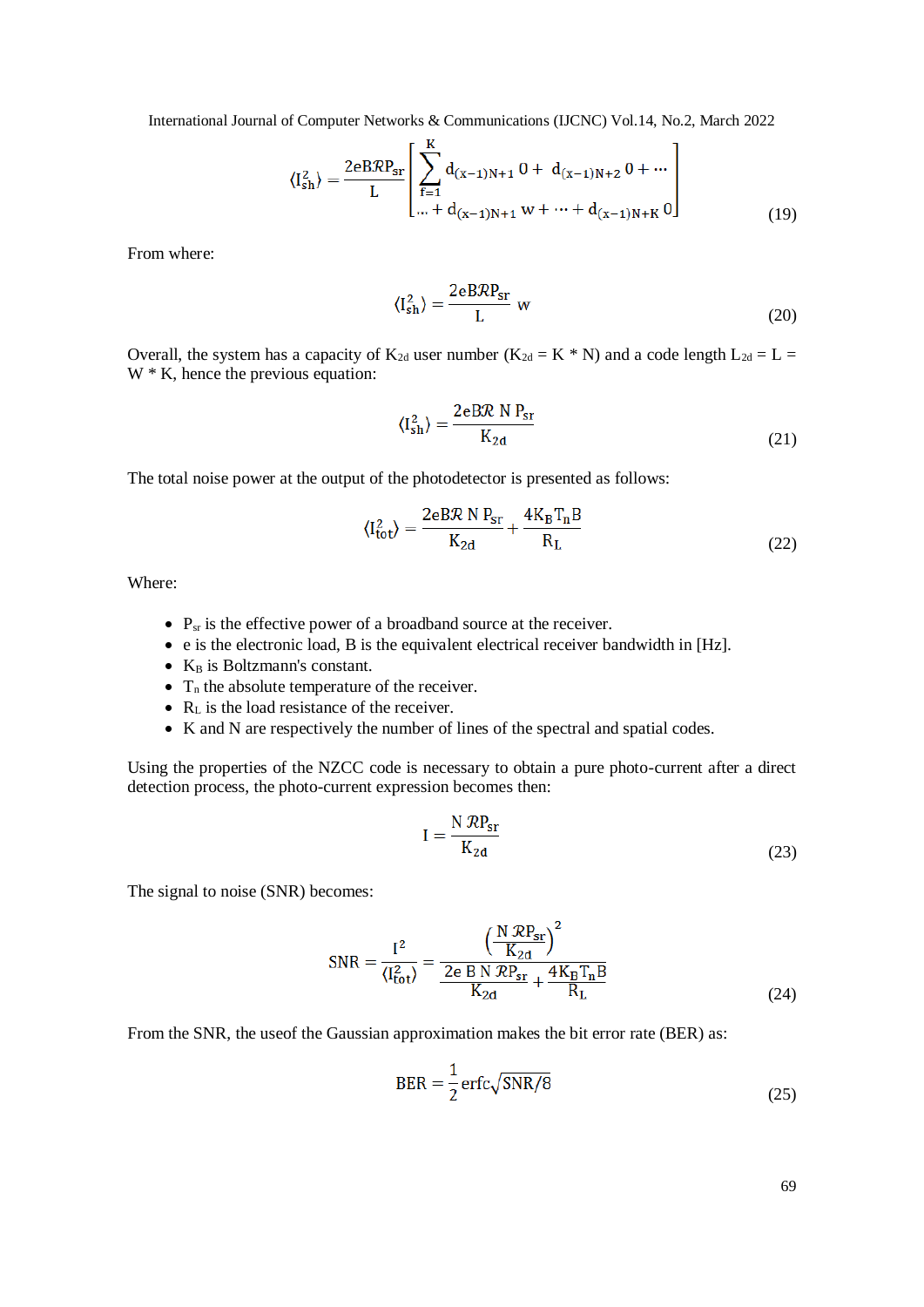## **5. RESULT ANALYSIS**

The performance of the proposed hybrid NZCC/MD code is simulated and analyzed using Optisystem software (V15). The direct detection technique is chosen to facilitate the code implementation in the system. The wavelengths used in the system are proportional to the bandwidth and a function of the central wavelength over a range of 6nm used from 1552 μm to 1558 μm. The central frequency is 1555 nm; it offers a minimum of attenuation and absorption for the optical fiber. The performance of the hybrid NZCC/MD system is compared to 2D-PD (perfect difference), 2D-DEU (diagonal Eigen value units), 2D-MS (multi-service) and 2D-BIBD codes and displayed in the following Figures. The parameters used in simulation to calculate the BER are presented in the table 2.

| <b>Symbol</b> | <b>Description</b>                   | Value                                       |
|---------------|--------------------------------------|---------------------------------------------|
| W             | Weight of NZCC code                  | 3                                           |
| $L^{\prime}$  | length of the MD code                | 2                                           |
| K             | Number of users                      | 4                                           |
| <b>BP</b>     | Bandwidth of 6 nm systems            | 6 nm                                        |
|               |                                      | $(1552 - 1558)$                             |
| V             | The central frequency                | 194THz                                      |
|               |                                      | $(1555 \text{ nm})$                         |
| Psr           | Transmitting power                   | $-10$ dBm                                   |
|               |                                      | $(10^4 \text{ W})$                          |
| B             | <b>Electrical Receiver Bandwidth</b> | 466.5 MHz for 622Mbps                       |
| $\mathcal{R}$ | Quantum yield                        | 0.6                                         |
| $T_{n}$       | Thermal noise at the receiver        | 300 K                                       |
| $R_L$         | Load resistance                      | $1030 \Omega$                               |
| e             | The electron charge                  | $1.6 \times 10^{-19}$ C                     |
| $K_B$         | <b>Constant of Boltzmann</b>         | $1.3806503\times10^{-23}$ J.K <sup>-1</sup> |
| h             | <b>Constant Plank</b>                | $6.62\times10^{-34}$ m <sup>2</sup> kg/s    |

Table 2. Parameters used for the numerical calculation of BER

According to Figure 5 which shows the variation of BER value as a function of the number of simultaneous users for 1D system, it is observed that the user number capacity of the 1D NZCC code (w=2) is fair to the capacity of the 1D code. MD for the same code length tends to be better than the MQC ( $p=13$ ) and MFH ( $q=16$ ) codes.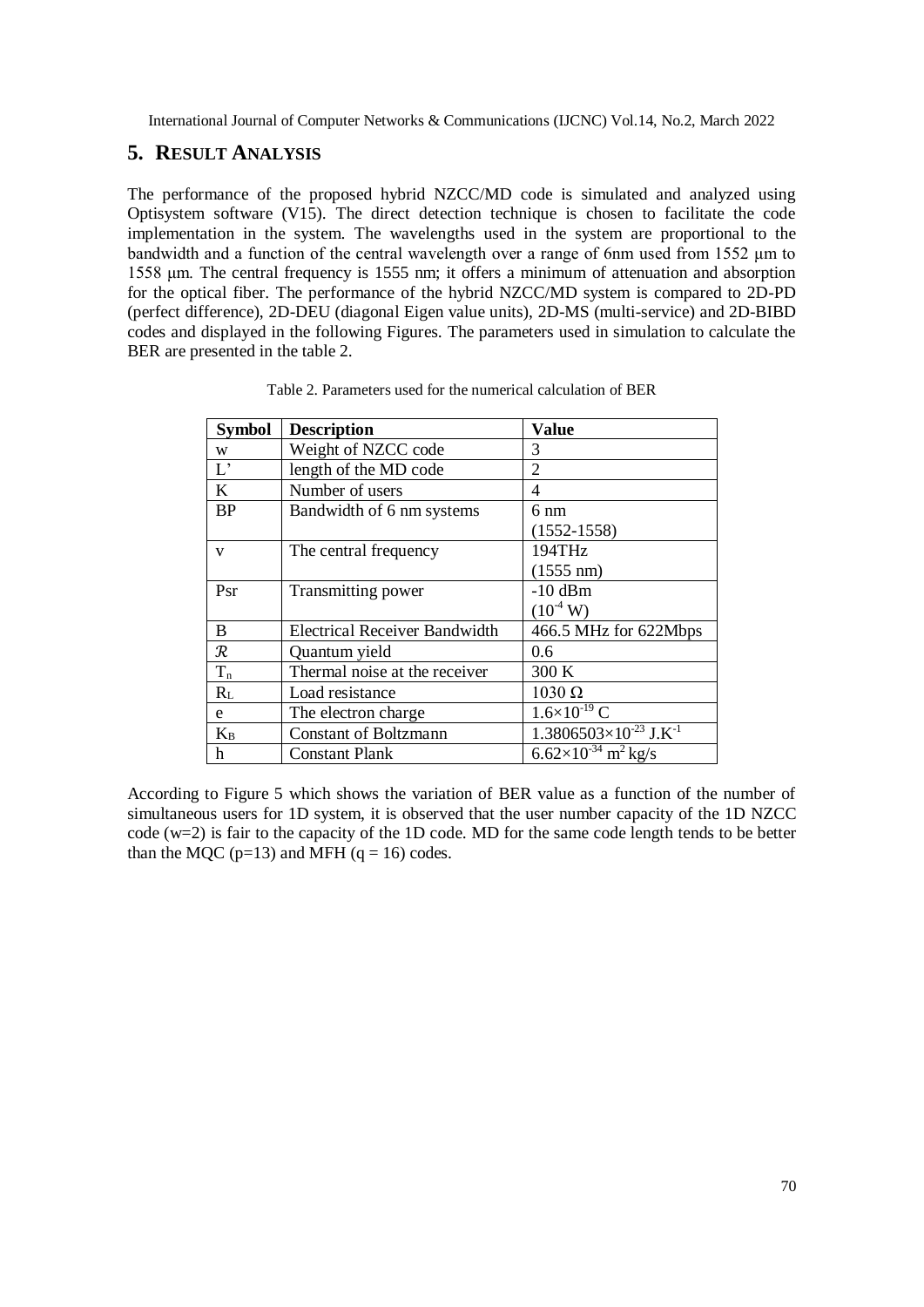International Journal of Computer Networks & Communications (IJCNC) Vol.14, No.2, March 2022



Figure 5. BER graph for simultaneous users for different codes

Figure 6 illustrates the variation of the BER as a function of the number of simultaneous connected users for −10dBm of received power and 622 MB/s of data rate. It is clearly observed that when the number of users is greater than 100, the quality of the BER of the proposed code takes good values comparing to the previous codes such as 2D-DEU, 2D-PD, and 2D-BIBD. The BER takes a minimum value is of 10-9 supporting 27, 90, 100, 138, and 140 users for 2D-DEU, 2D-PD, 2D-BIBD, 2D-MS and 2D NZCC/ MD (W / S) codes, respectively.

Also, it is clearly shown in Figure 7 that the hybrid 2D NZCC/MD code functions well comparing to 1D NZCC for the same code weight and length that improves the system performance based on the number of the added couplers.

Table 3 summarizes the achieved BER values for different numbers of couplers added to the system structure.

| Number of couplers |     |     |
|--------------------|-----|-----|
|                    |     |     |
| Number of users    | 187 | 430 |

Table 3. BER/user number related to the number of coupler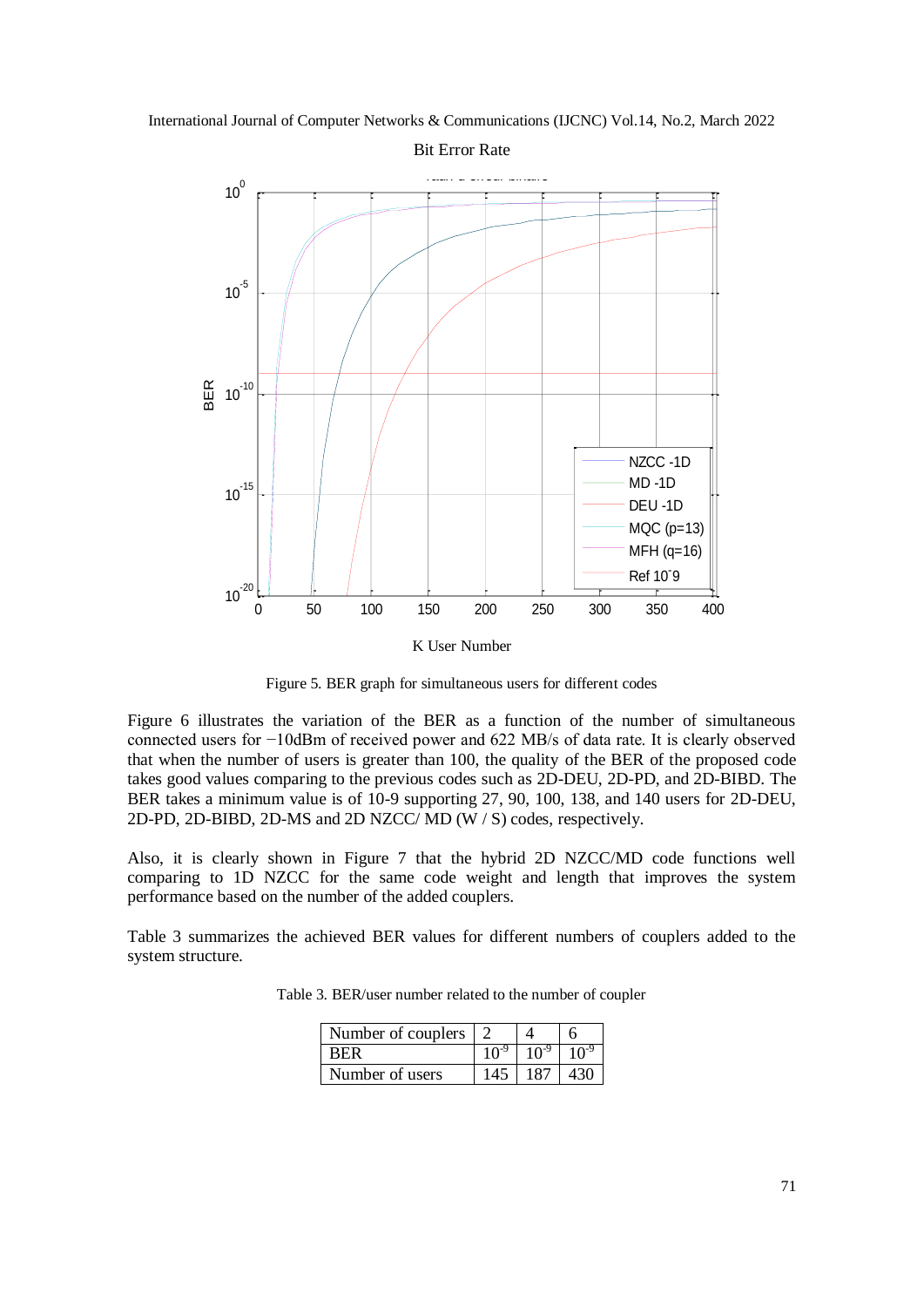



Figure 7. Performance of 2D system for different number of couplers

Figure 8 shows the BER values of the hybrid system for an optical power range received from - 30 dBm to 0 dBm. It is shown that for the same BER, adding the couplers allows the detection of low optical power and leads to realize a good transmission for a great distance. According to the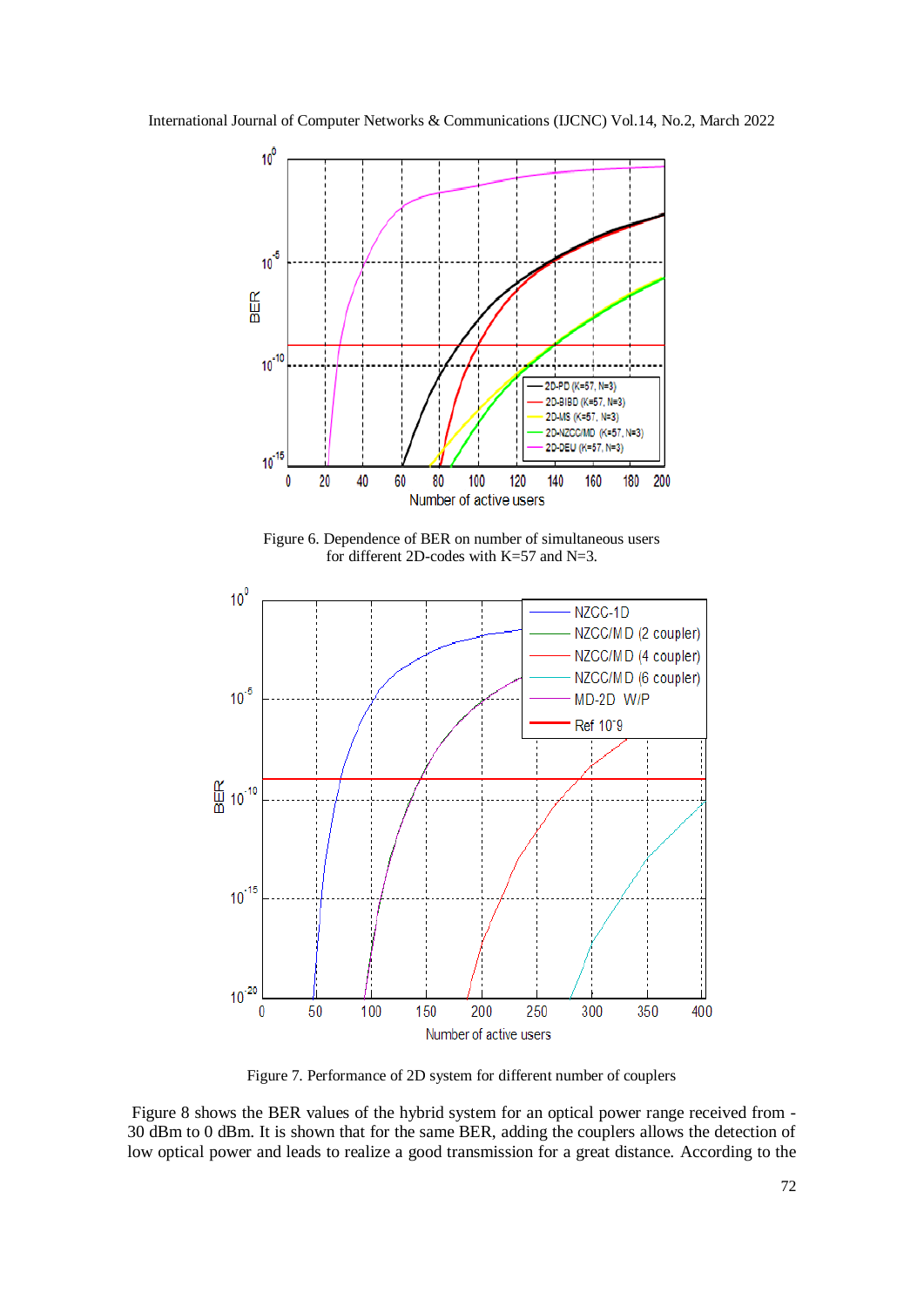eye diagram represented in Figure 9, a large eye opening is shown that expresses a very low error rate (-19dBm) and good performance favoring the easy implementation of the code in SAC-OCDMA systems.



Figure 8. BER versus Psr



20 Km of SMF fiber 25 Km of SMF fiber Figure 9. Eye diagram of the second user for a data rate equals to 622Mbps.

## **6. CONCLUSION**

This paper presents a new efficient two-dimensional spectral/spatial NZCC/MD code based on non diagonal matrix for SAC-OCDMA systems using SDD detection. Results obtained from calculation and simulation indicate that the developed code leads to a total elimination of the MAI and PIIN noise and provides a large number of simultaneous users. In this context, the system based on hybrid 2D NZCC/MD system outperforms the other systems' performance using 1D NZCC, 2D-PD, 2D-DEU, 2D-BIBD and 2D MD (W/P) codes. This is demonstrated by good BER values related to the number of simultaneous users achieved by the system based on the proposed code. In addition, the hybrid code construction procedures reduce the system structure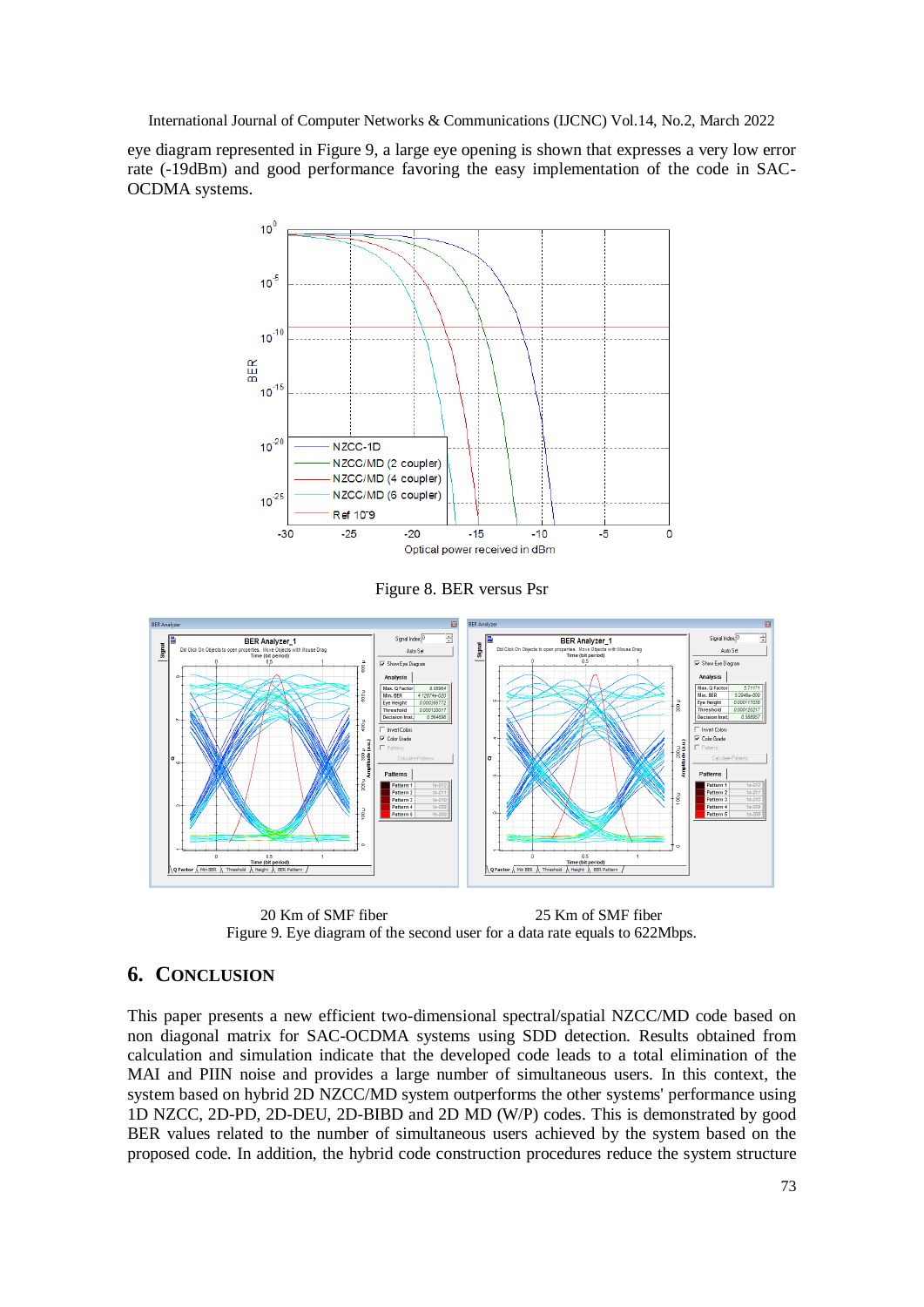complexity for a high number of simultaneous users. The system based on the developed code provides a big data rate and good broadband performance and stills robust for high debit and high simultaneous number of users using couplers and direct detection.

Efficiency of introducing couplers on both permitted users and overall system debit is clearly observed. The more couplers added to the transmission, the more services with high data rates are shared. Each client can receive big data without any interference with the others clients. Each user debit is consequently increased and transmission is more optimized. In short, the proposed code can be highly recommended to be employed within for next generations of passive-active networking systems aiming to provide a two-way communication (up and down) as well as share several services for clients connected over the system that consists a very interesting perspective for the future research axes.

#### **CONFLICT OF INTEREST**

The authors declare no conflict of interest.

#### **REFERENCES**

- [1] Agarwal, G.P.: Fiber Optic Communication Systems, 3rd edn, pp. 15---19. Wiley, New York (2007).
- [2] Karafolas, Nikos: Optical fiber code division multiple access networks: a review. Opt. Fiber Technol. 2, 149---168 (1996).
- [3] Yin, H., Richardson, D.J.: Optical Code Division Multiple Access Communication Networks. Theory and Applications. Springer, Berlin (2009).
- [4] Sarangal, H., Singh, A., Malhotra, J.: Construction and analysis of a novel SAC-OCDMA system with EDW coding using direct detection technique. J. Opt. Commun. (2017).
- [5] Ahmed, H.Y.; Zeghid, M.; Imtiaz,W.A.; Sghaier, A. Two-dimensional Fixed Right Shift (FRS) code for SAC-OCDMA systems.Opt. Fiber Technol. 2019, 47, 73–87.
- [6] Chang, Y.T.; Huang, J.F.; Yen, C.T.;Wang, C.C.; Cheng, H.C.; Hsu, K.C. A new shared AWG-based OCDMA scheme implemented with time-spreading and wavelength-group-hopping embedded Msequence code. Opt. Fiber Technol. 2010, 16, 114–123.
- [7] Kandouci, C.; Djebbari, A. Design of new hybrid wavelength hopping/time spreading codes for optical CDMA by combining OCC and BIBD ZCC codes. Optik 2017, 133, 73–79.
- [8] Aishah, H.; Anuar, M.S.; Aljunid, S.A.; Arief, A.R. Performance evaluation of 2D hybrid code vs 2D M-matrices code in SAC-OCDMA systems. In Proceedings of the 2013 IEEE 4th International Conference on Photonics (ICP), Melaka, Malaysia, 28–30 October 2013; pp. 224–226.
- [9] Najjar, M.; Jellali, N.; Ferchichi, M.; Rezig, H. Spectral/spatial optical CDMA code based on diagonal eigenvalue unity. Opt. Fiber Technol. 2017, 38, 61–69.
- [10] Kadhim, R.A.; Fadhil, H.A.; Aljunid, S.A.; Razalli, M.S. A new two dimensional spectral/spatial multi-diagonal code for non coherent optical code division multiple access (OCDMA) Systems. Opt. Commun. 2014, 329, 28–33.
- [11] Abdullah, A.R.; Aljunid, S.A.; Safar, A.M.; Nordin, J.M.; Ahmad, R.B. Mitigation of multiple access interference using twodimensional modified double weight codes for optical code division multiple access systems. Opt. Eng. 2012, 51, 065007.
- [12] Yazeed A. Al-Sbou.: Wireless Networks Performance Monitoring Based on Passive-active Quality of Service Measurements. International Journal of Computer Networks & Communications (IJCNC), Vol.12, No.6, pp. 15-32, Nov 2020.
- [13] Wataru U., Yasuhiro F. and Takato H.: About Digital Communication Methods For Visible Light Communication. International Journal of Computer Networks & Communications (IJCNC), Vol.13, No.3, pp. 1-13, May 2021.
- [14] Lin, C., Wu, J., Yang, C.: Noncoherent Spatial / Spectral Optical CDMA System With Two-Dimensional Perfect Difference Codes. Journal Of Light wave technology. Vol.23, 3966–3980 (2005).